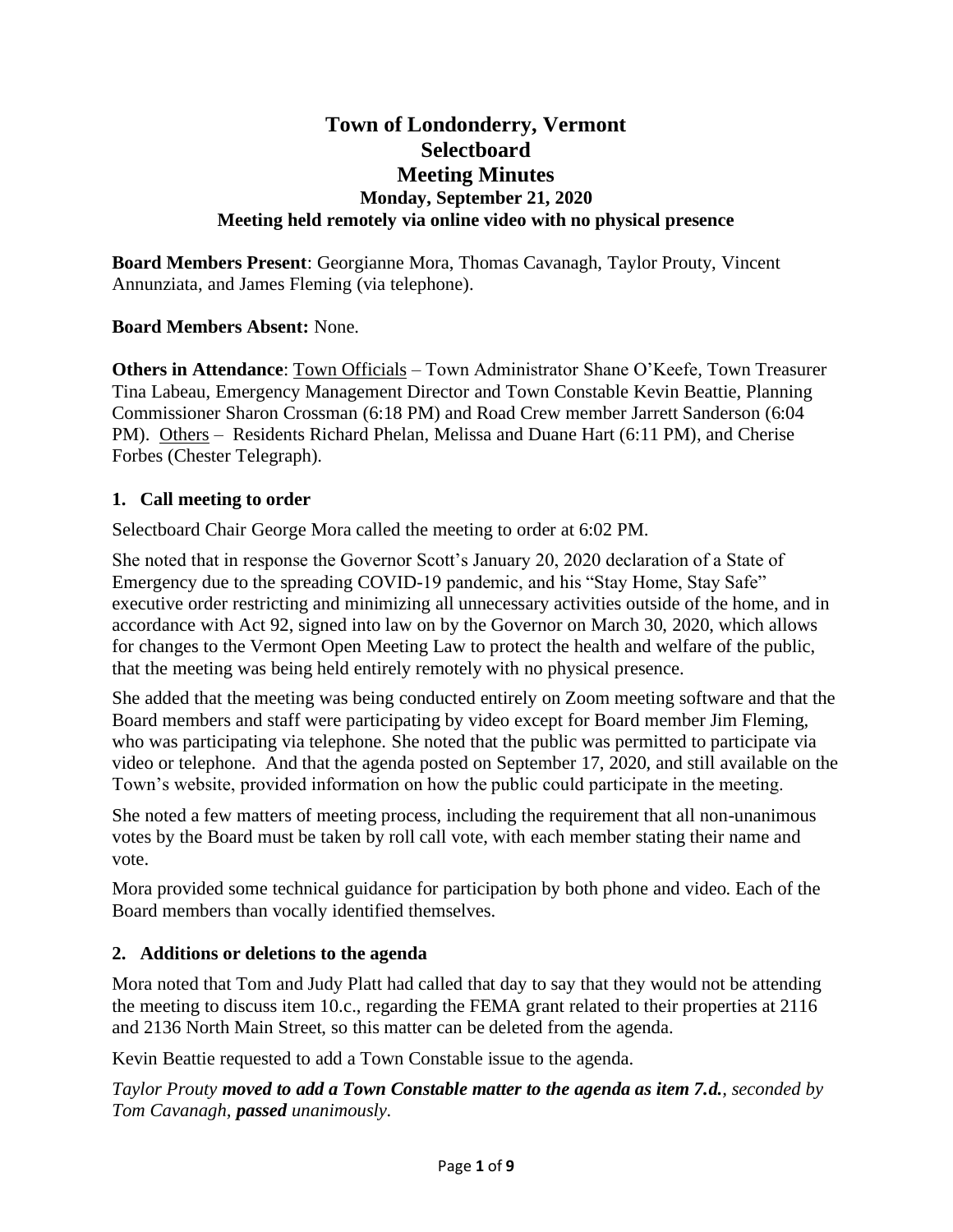Shane O'Keefe requested to add to the agenda establishing a voting delegate to the upcoming of the Vermont League of Cities and Towns annual meetings.

*Taylor Prouty moved to add to the agenda as new item 11.e. the appointment of a voting delegate for the upcoming VLCT Legislative Policy meeting, and annual VLCT, PACIF and VERB meetings, seconded by Vincent Annunziata, passed unanimously.*

This decision moved the scheduled executive session to item 11.f.

# **3. Minutes Approval – Meeting of August 31, 2020**

*Tom Cavanagh moved to approve the minutes of the Selectboard meeting of August 31, 2020, seconded by Vincent Annunziata, passed unanimously.*

# **4. Selectboard Pay Orders**

*Tom Cavanagh moved to approve the pay orders for payroll and accounts payable, seconded by Taylor Prouty, passed unanimously.*

## **5. Announcements/Correspondence**

Tina Labeau spoke on behalf of Town Clerk Kelly Pajala noting that the State of Vermont is sending out ballots and Londonderry's should go out this week. Voters can drop off ballots at the Town Office, mail them or bring them along on election day, she noted, and that if anyone does not receive their ballot by October 1<sup>st</sup> should contact the Town Office so it can be remedied.

O'Keefe noted that there was a meeting with the VT Agency of Transportation earlier that day on the ongoing paving of VT Route 11, and gave a brief update on the status, mentioning that everything will be done this fall except for the wear coat that will be applied in the spring of 2021. He stated that VTrans is working closely with one property owner who has expressed some concerns about the project. Mora added that these meetings have been going for weeks and noted that there has been some confusion about drainage structures in the village area, and she provided clarification on the drainage construction process.

O'Keefe noted correspondence included in the Board's meeting packet was as follows:

- A 9/1/2020 response letter from the Taylor Farm on some land use matters.
- A Farm Determination letter, dated 9/9/2020, from the Vermont Agency of Agriculture, Food & Markets regarding the status of the Wright Farm as a small farm operation.
- A letter of thanks, dated 8/11/2020, from Ruck Up thanking the Board for its permission to hold a coin drop, which unfortunately had to cancelled due to the ongoing paving project on VT Route 11.

## **6. Visitors and Concerned Citizens**

Richard Phelan thanked the Board and Town employees for doing a great job, and mentioned that he was very proud to have moved to the community.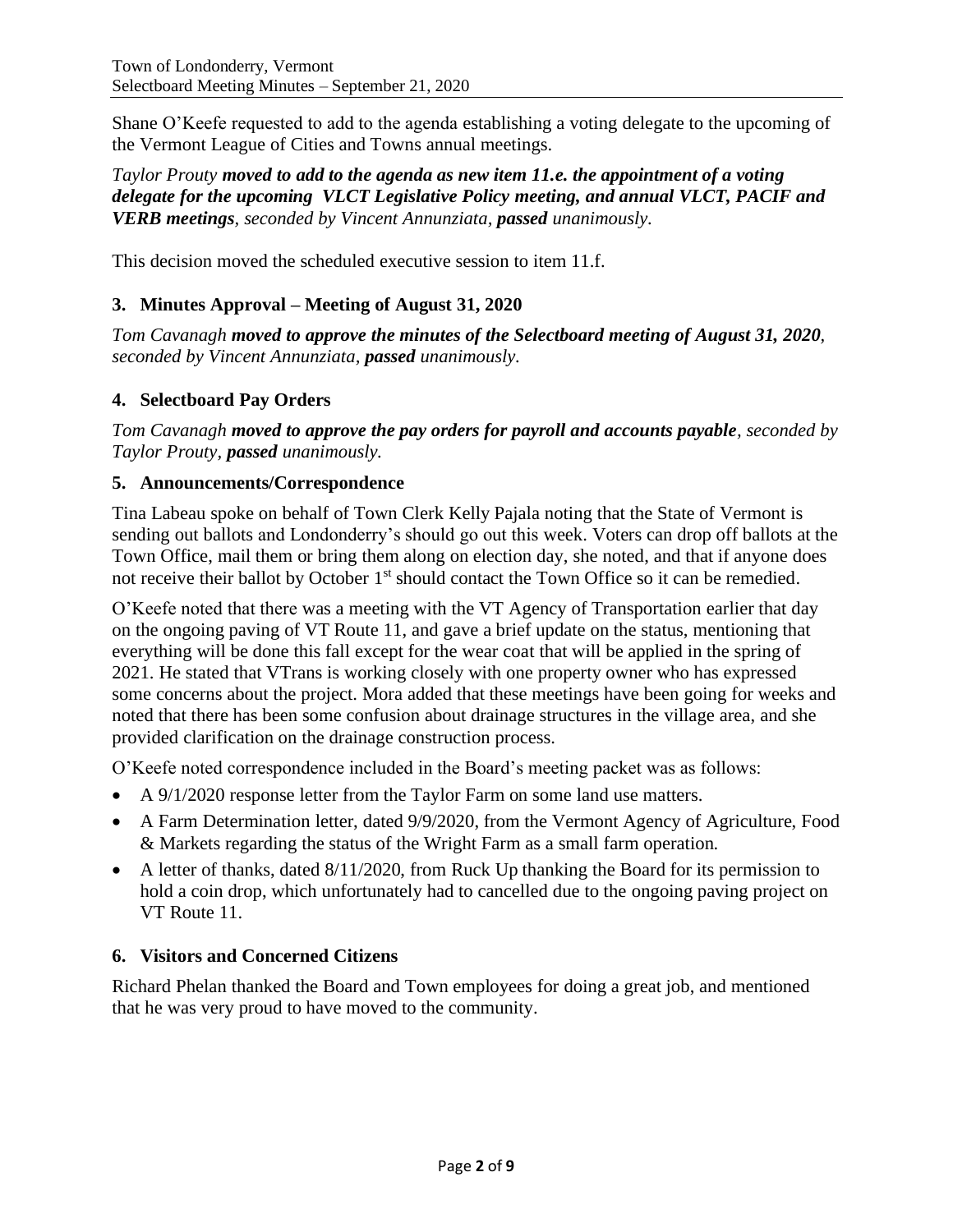### **7. Town Officials Business**

### **a. Emergency Management Director – COVID-19 response updates**

Emergency Management Director (EMD) Kevin Beattie briefed the Board on the COVID-19 pandemic and the declared state of emergency. He noted that there is discussion about deactivating the mountain towns virtual Emergency Operations Center (EOC), but it was decided to wait to see what happens with school openings and foliage season with a target of deactivating around Columbus Day.

The shelter situation has changed, he mentioned as the Flood Brook School gymnasium is not being used so it is again available if necessary.

### **b. Town Treasurer – Year-to-date budget review**

### **c. Town Treasurer – Review draft 2020 Town Audit**

Regarding these two agenda items, Mora noted that there had been too little time to review the documents and they should be passed over and moved to the next regular meeting. Labeau noted that there were no significant findings in the draft audit, and that we had a deficit but that it had been known earlier that that would be the case. She mentioned that if anyone had specific questions to give her a call.

### **d. Town Constable – Discuss Constable matter**

Beattie noted that at the request of the Vermont State Police he had been asked to perform standby duty in a landlord-tenant dispute when the former tenant looks to retrieve their belongings. He stated that the VSP does not do this work and being new to the Constable position he was seeking to consult with the Board on process.

It was discussed that that he would only acting as a witness to the activity, but it was emphasized that he should be accompanied by another person, and Richard Phelan in his new role as Town Health Officer volunteered to do that. Beattie reminded the Board that by Town Meeting vote the Town Constable has no law enforcement authority.

#### **8. Transfer Station/Solid Waste Management**

#### **a. Updates**

Tom Cavanagh stated that the Town can hold off on advertising the Sunday part-time position as the employee may be able to balance the job with his new job, nd he'll keep the Board informed of the situation.

#### **b. Review bids and award contract for winter plowing & sanding**

O'Keefe provided the two bids received in response to the Invitation to Bid for this service, which included options for either a 1-year contract of 3-year contract. He noted that the Invitation to Bid stated that "no bids will be accepted by mail, fax or in-person and all bids must be submitted electronically via email…", but that one of the bids was submitted by hand and then sent to electronically. Bids were received as follows:

|                                                | FY'21 | FY'22 | FY'23 |
|------------------------------------------------|-------|-------|-------|
| Dana R. Griswold, Andover, VT                  | 5,800 | 5.900 | 6,000 |
| Hart's All Season Maintenance, Londonderry, VT | 6,500 | 6,500 | 6,500 |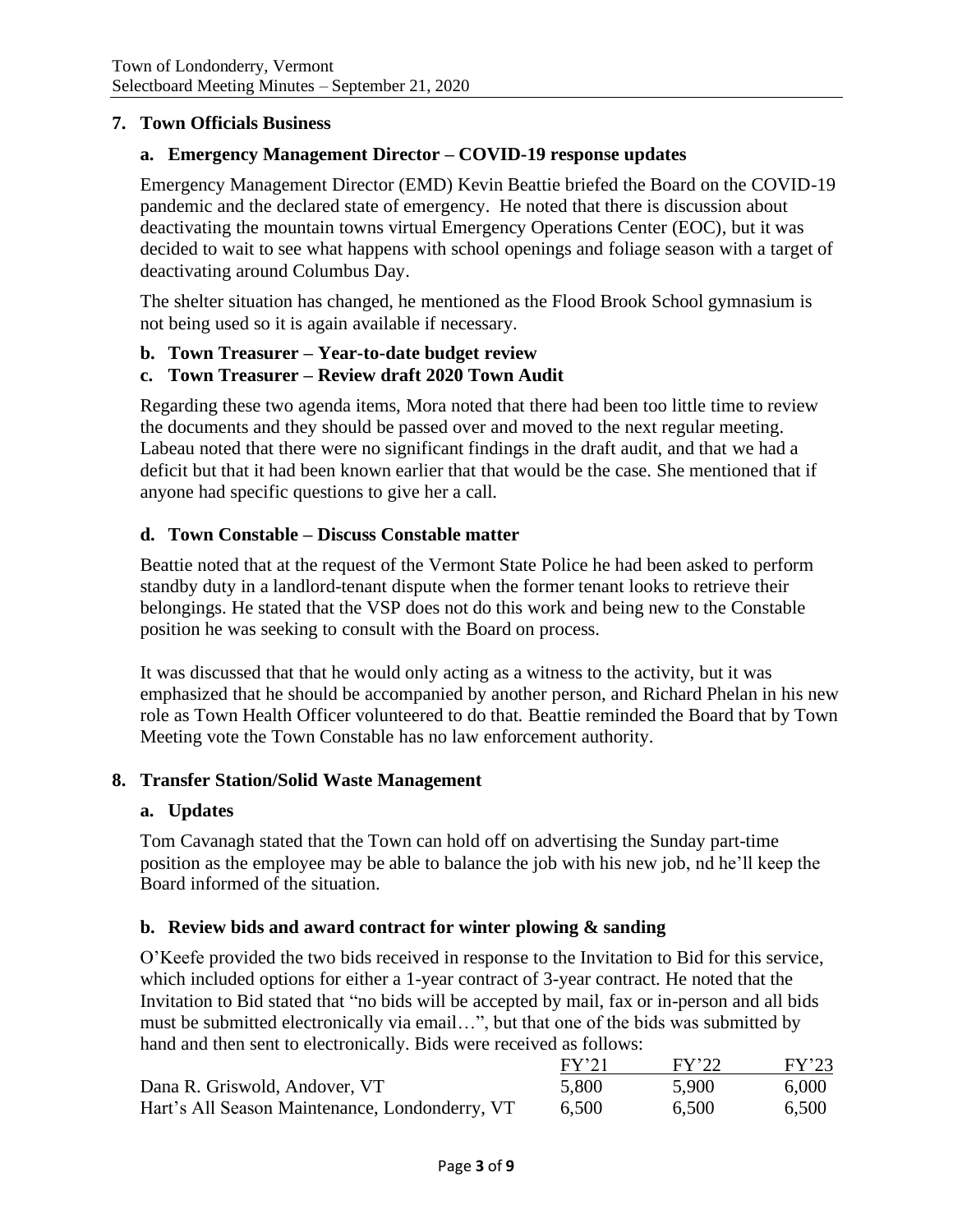It was noted that Dana Griswold handled this service this past year, and Tom Cavanagh mentioned that he had done a good job but only had one truck and there were two or three instances where the Town's Road Crew had to apply sand when the vehicle was down for repairs. It was also mentioned that Hart's had done the work in past years and also had done a good job.

The difference in cost between the bidders was \$700 for the 1-year period and \$1,800 over the 3-year option. The importance of service reliability due to fleet size of the two bidders was discussed and it was the consensus that security and reliability was very important in order to lessen the burden on the Road Crew. Whether to award a 1-year or 3-year contract was also considered, and Labeau mentioned that the latter was preferred from a budgeting standpoint. The need for a clause allowing for cancellation of an extended contract for lack of service was supported.

*Georgianne Mora moved to accept the bid from Hart's All Season Maintenance for winter plowing and sanding of the Transfer Station for the next three years in the amount of \$6,500 per year, with a clause that the Town may cancel the contract if it is unhappy with the services, and the bid irregularity which was the submission of the bid in-person instead of electronically, and authorize the Town Administrator to enter into a contract agreement for these services on behalf of the Town, seconded by Tom Cavanagh, passed unanimously.*

## **9. Roads and Bridges**

# **a. Updates**

Taylor Prouty mentioned that the Derry Woods Road project is almost completed and that the contractor, Hunter Excavating, has done a very good job. Project cost and grant reimbursement was discussed, as was the fact that the dry weather aided in project timing and cost.

He also mentioned that the planned tree work on Thompsonburg Road by the old schoolhouse property was tentatively scheduled for later in the week, depending on the availability of a traffic control subcontractor.

## **b. Access permit 2020-06 – Haven Hill Road, Parcel #043003.000 (Veech)**

Prouty mentioned that the subdivision creating this lot has been approved by the Development Review Board but the individual lot has not been conveyed separately as of yet. Beattie noted that he works for Mr. Veech and confirmed that the Town has not received the deed as of yet. Labeau confirmed that the subdivision plat has been filed with the Town.

Prouty in his role as Road Commissioner noted that there were no issues with the proposal provided a condition on conveyance of the property is included in the approval.

*Taylor Prouty moved to approve access permit application No. 2020-06, submitted by Thomas Veech for parcel #043003.000, located on Haven Hill Road, with the condition that 1) the proposed access replaces an existing field access, which will no longer be active, and 2) that the property (subdivision Lot 2, as previously approved by the Development Review Board) is conveyed separately from the existing parent lot within six (6) months of this date, seconded by Tom Cavanagh, passed unanimously.*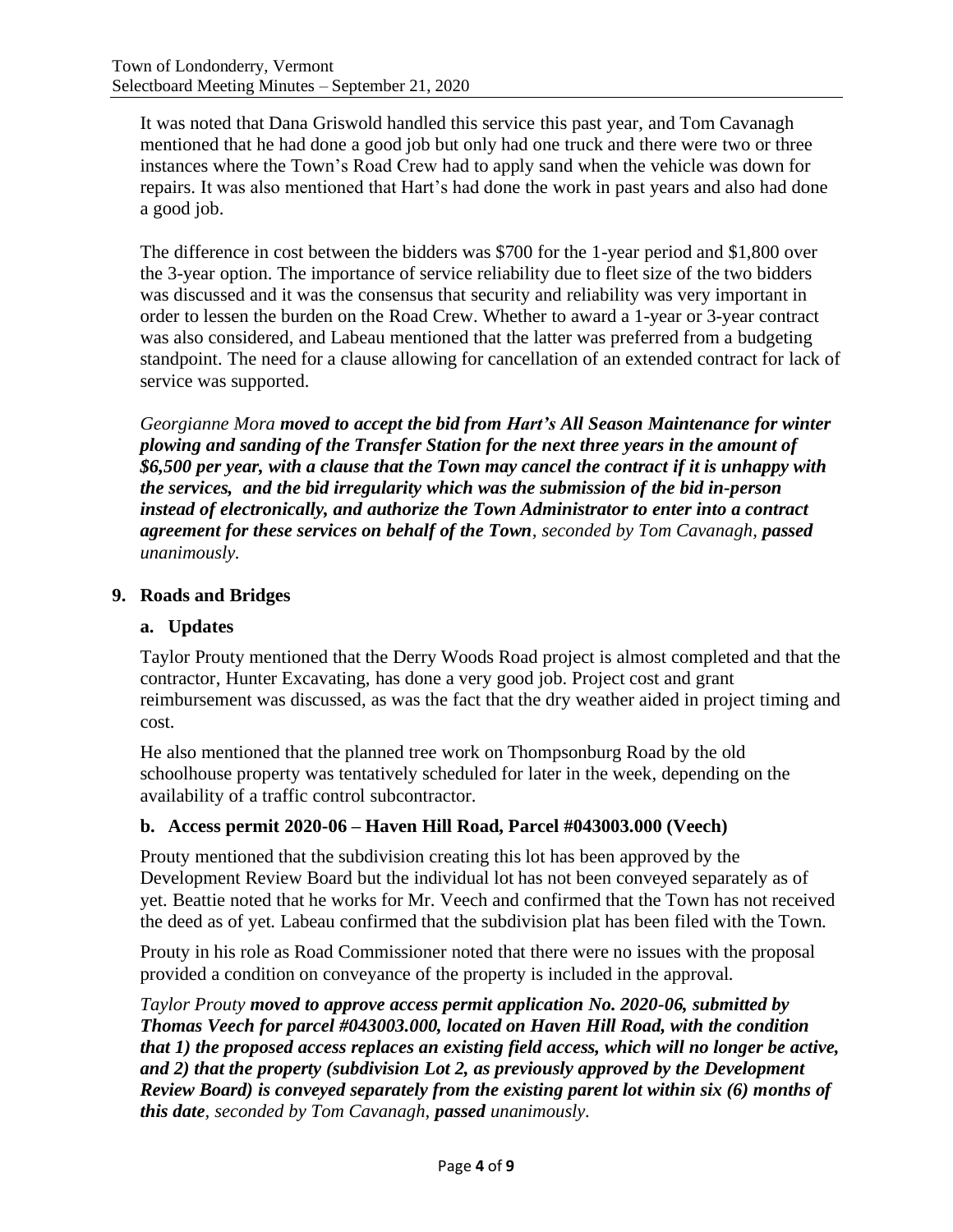### **10. Old Business**

### **a. Ratify Board vote to participate in the Okemo Valley Regional Chamber of Commerce COVID-19 Recovery Marketing Plan**

The matter of participating in the Chamber's marketing plan was added to the agenda at the previous meeting and therefore required ratification per the Board's Rules of Procedure.

Crossman noted that the Chamber was successful and has received the grant approval.

*Tom Cavanagh moved to ratify the Board's August 31, 2020 decision to participate in the Okemo Valley Regional Chamber of Commerce COVID-19 Recovery Marketing Plan, seconded by Vincent Annunziata, passed unanimously.*

### **b. Ratify Board vote to convene meeting of the Board of Health to consider recommendation of a Deputy Health Officer**

The matter of the Town's Board of Health meeting to select a new Deputy Health Officer was added to the agenda at the previous meeting and therefore required ratification per the Board's Rules of Procedure.

*Tom Cavanagh moved to ratify the Board's August 31, 2020 decision to convene meeting of the Board of Health, and its decision to recommend Georgianne Mora for the position, seconded by Jim Fleming, passed unanimously.*

### **c. Discuss FEMA grant for 2116/2136 North Main Street -- Garden Café & Restaurant (Tom & Judy Platt)**

This matter was passed over by the Board at the request of the property owners.

#### **d. Review proposed invitation to bid for Town Office Cleaning services**

Following up on the discussion at the previous Board meeting, O'Keefe had prepared with the help of Town Office staff an invitation to bid for cleaning of Town Office, which would allow for an option of a 3-year contract. O'Keefe noted that he had confirmed with the Vermont League of Cities and Towns that any cleaning contractor would need to use their own equipment but that cleaning supplies would be supplied by the Town to ensure that the right ones are being used.

*Taylor Prouty moved to approve the Invitation to Bid for Town Office cleaning services, and authorize the Town Administrator to take all necessary steps to solicit bids for review by the Board, seconded by Vincent Annunziata, passed unanimously.*

#### **11. New Business**

### **a. Consider proposal for Town Hall structural assessment, and authorize use of Town Building Reserve Fund**

Following up on the previous meeting discussion on efforts to renovate the Town Hall, Sharon Crossman shared with the Board a proposal to conduct a structural analysis of the building. This is the last of the four general areas that engineer Chris Cole had suggested needed analysis along with thermal, environmental and life safety reviews. The cost of the analysis is estimated to between \$3,500 and \$4,000.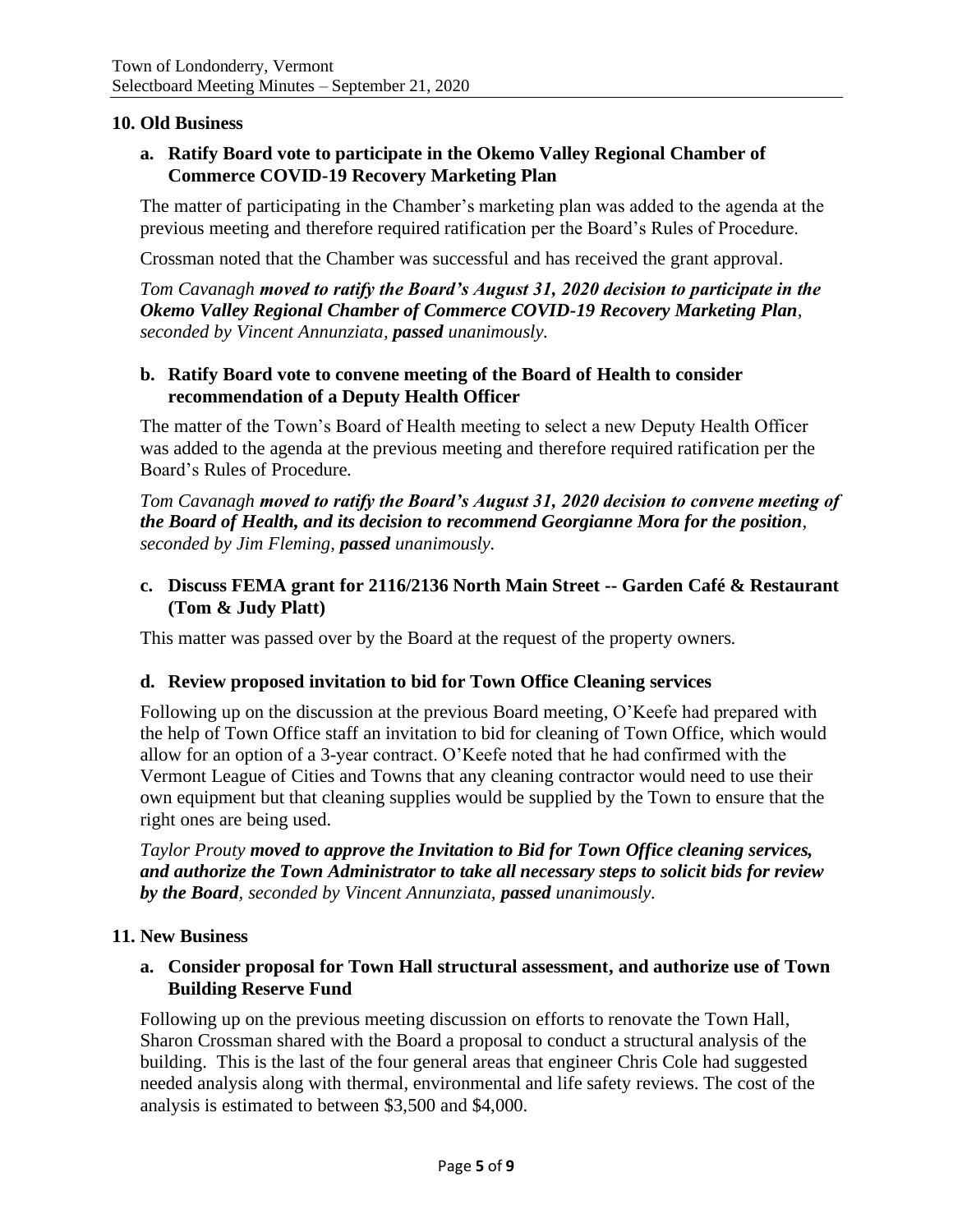The structural analysis will look at the balcony and whether it is safe to continue to be used for seating, and determiner any needed repairs. It was noted that the Town would need to have a carpenter on site during the evaluation in case of the need for removal of walls, and Jim Fleming volunteered to help with this.

The State Fire Marshall will eventually visit the building and consider life safety requirements and improvements.

*Taylor Prouty moved to 1) accept the proposal from Engineering Ventures, PC as submitted for structural assessment services for the old Town Hall, estimated to cost up to \$4,000, 2) authorize the Town Administrator to sign any documents necessary for the hiring of the firm to conduct the necessary work, and 3) authorize the expenditure to be paid from the Town Building Reserve Fund, seconded by Tom Cavanagh, passed unanimously.*

## **b. Planning Commission - Project Londonderry overview**

Crossman spoke about the Project Londonderry effort, which was spawned by the Planning Commission prior to the COVID19 pandemic, but is even more important now given the economic conditions.

She mentioned the mission, purpose and vision of this community-based effort as follows:

- Mission: To re-energize and revitalize Londonderry.
- Purpose: Identify strategies and implement activities that will improve and sustain the economic and social vitality of our town.
- Vision: Build a stronger, more inclusive, and connected community for all Londonderry residents.

She reviewed with the Board a Project Londonderry overview handout, which included the following:

## **Why Project Londonderry?**

- COVID 19 has created hardship in our business sector.
- Ten years ago, Tropical Storm Irene seriously damaged parts of Londonderry, changing our landscape (5 buildings lost to flooding).
- We are losing our tax base of businesses (The Mill, The New England Shoe Barn, The Clothing Barn, etc.) for various reasons.
- As our tax base decreases, it affects our Town's ability to provide services and raises property taxes for all residents.
- Our designated Village Centers need revitalization and their streetscapes need improvements.
- As commercial properties deteriorate, it makes them more difficult to sell while making our town look neglected.
- A lack of infrastructure such as water and sewer can cause property transfer issues making commercial and residential properties more difficult to sell.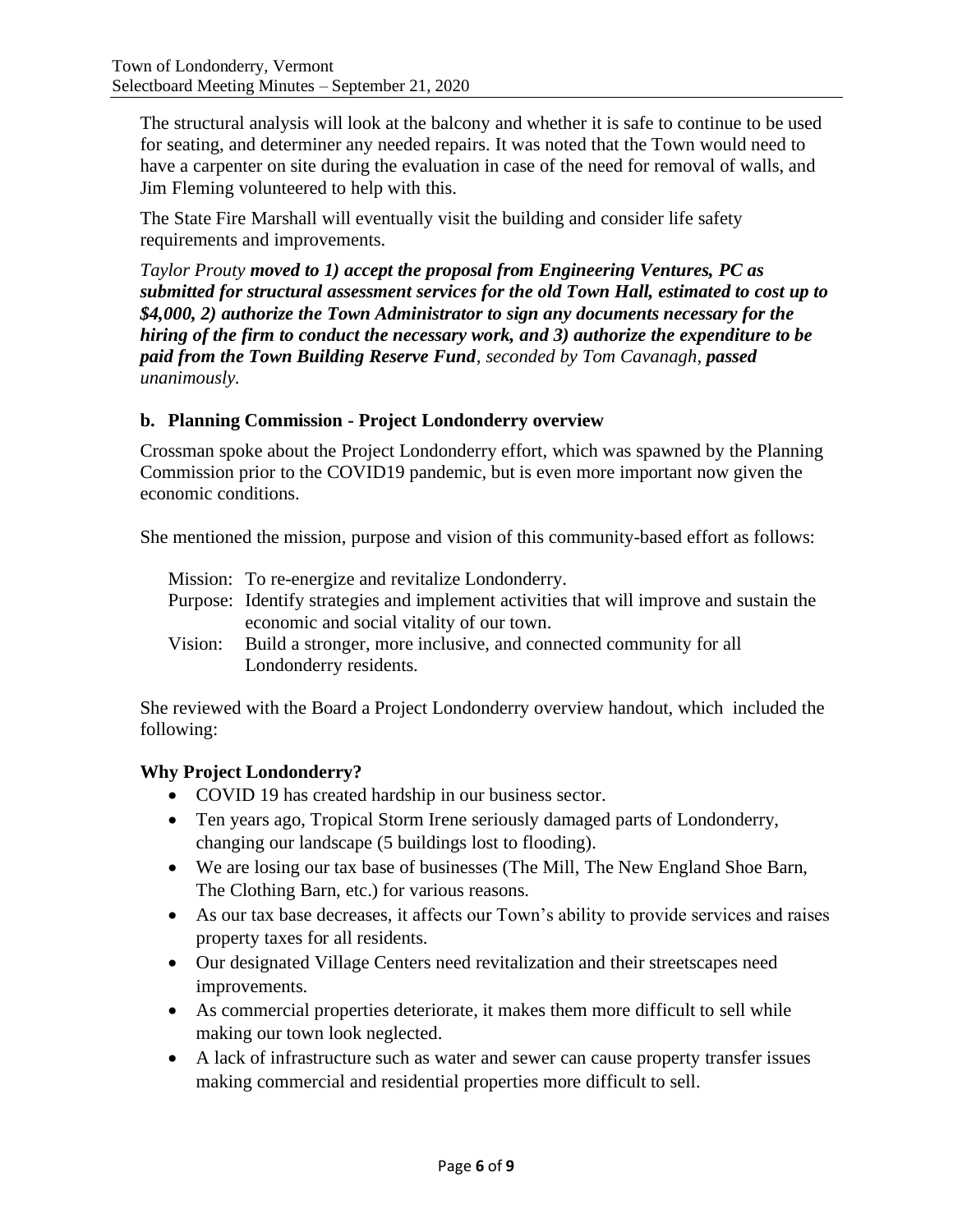#### **What steps are taking place now:**

- The Planning Commission is initiating "Project Londonderry" to engage our citizens in an effort to revitalize our town.
- The Planning Commission is rewriting the Town Zoning By-laws to make them more easily understood and to streamline the process.
- A study is underway to assess the status of water and septic needs in our villages to establish a baseline, and then be able to propose solutions going forward.
- Daycare and affordable housing are incorporated into the Town Plan adopted in 2017 with specific goals, policies, and actions.
- The Town is working to upgrade the Twitchell Building (the Town Office) to bring it up to current codes, make it more accessible to all residents, improve energy efficiency, and provide more usable space for Town administrative and community needs. Some issues have already been addressed (drainage, wet basement) and they are moving forward on the other improvements.
- The Planning Commission is working on a plan for the preservation of the Town Hall on Middletown Road to make it available for year-round community use.
- Both South Londonderry and Londonderry have received "Village Center Designation" which offers significant benefits to businesses for technical assistance, planning, access to funding sources and tax credits.
- Efforts are underway by the Planning Commission with support from the Conservation Commission to identify and develop safe, alternative pathways and routes for multimodal purposes (People, Places and Pathways).

## **How to move forward:**

- Need to identify a core working group, ask them volunteer to serve in a working group in a specific focus area of interest.
- For each of the four focus areas, identify a "team leader" to manage the meetings, projects, and progress reports. The working groups, which include approximately 50 volunteers, are:
	- $\checkmark$  Main Street Working Group
	- $\checkmark$  Recreation Destination Working Group
	- $\checkmark$  Economic Vitality Working Group
	- $\checkmark$  Community Connections Working Group
- Have working groups identify stakeholders, and local and state partners for each committee and engage with them as they work on projects.
- Working groups identify short-term and long-term goals, begin work on short-term projects, while starting to think about how to tackle long-term goals.
- Project Londonderry Working Groups, the Planning Commission and others work together to find funding & grants from multiple sources (federal, state, and private sources). A Planning Commission member will serve on each working group.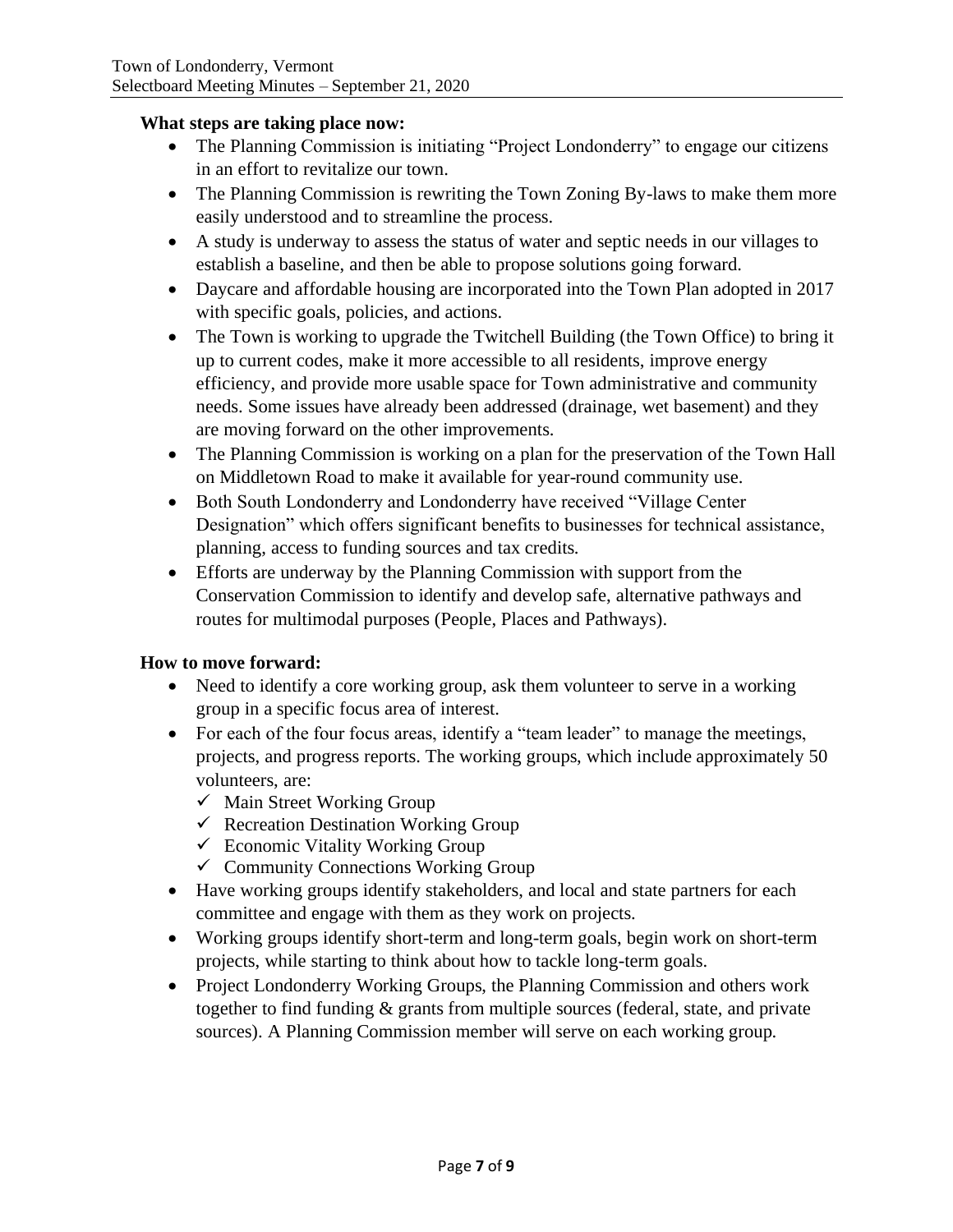## **c. Planning Commission - Authorize submittal of Municipal Planning Grant**

Related to the some of the Project Londonderry work, Crossman noted that the north village area has taken a series of hits over the years, given its location in an active flood hazard zone, and more recently the economic impacts of the pandemic, and the Planning Commission would like to seek funding for a master plan for the area. She stated that the funding source would be the Vermont Department of Housing and Community Development's Municipal Planning Grant Program, which recently funded the Zoning Bylaw rewrite, and reported that Windham Regional Commission staff mentioned that this was a very good project for this funding source. She added that the request would be for \$22,000, that the program requires a 10% local match and that the Planning Commission's budget had these funds available.

There was general support for the project from Board members. There was discussion about ongoing local efforts that can specifically add value to the potential master plan, such as the Town's request for a VTrans road safety study and a State DEC-funded water/wastewater study of the village.

*Taylor Prouty moved to: 1) support and authorize the submittal of a Municipal Planning Grant of up to \$22,000 for the development of a master Plan for the North Village area of the community; 2) enter into and agree to the requirements and obligations of this grant program, including a commitment to match funds; 3) designate the Town Administrator and the Planning Commission Chair to serve as the primary and alternate Municipal/Authorizing Officials for the Grant Electronic Application and Reporting System, respectively, and to execute the Grant Agreement and other such documents as may be necessary to secure these funds; 4) designate the Town Administrator as the Town's Grant Administrator, with overall Administrative responsibility for the Municipal Planning Grant program activities related to the application, and any subsequent Grant Agreement provisions; and, 5) authorize the Selectboard Chair to execute the required Municipal Resolution on behalf of the Selectboard, seconded by Tom Cavanagh, passed unanimously.*

## **d. Consider membership in the Okemo Valley Regional Chamber of Commerce**

The Board briefly discussed re-establishing membership with the Chamber, which the Town dropped last year. Mora stated that the \$149 membership cost would be well worth it for the Town given the recent attention the Town has received from the Chamber.

*George Mora moved for the Town join the Okemo Valley Regional Chamber of Commerce, seconded by Vincent Annunziata, passed unanimously.*

# **e. Appoint voting delegate for the upcoming VLCT Legislative Policy meeting, and annual VLCT, PACIF and VERB meetings**

O'Keefe noted that he had received a request from the Vermont League of Cities and Towns on the upcoming annual meetings, and he volunteered to participate on this online event unless someone else would like to do that.

*George Mora moved to move to appoint Town Administrator Shane O'Keefe as the Town's voting delegate for the September 23, 2020 Legislative Policy Conference Meeting of the Vermont League of Cities and Towns, and the September 30, 2020 annual meetings of the*